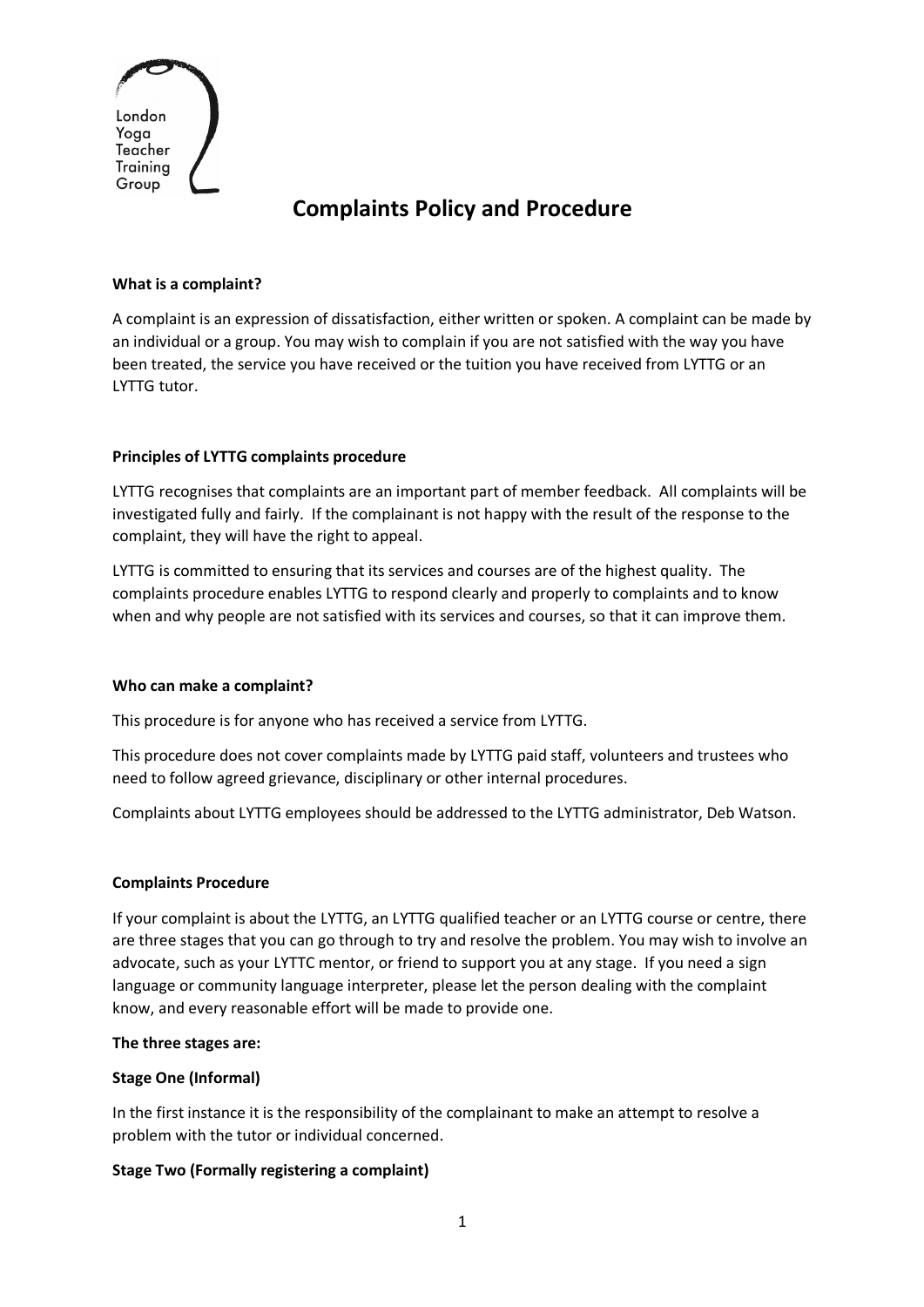If you are not satisfied with the response you have received at stage one (informal) then you should use stage two of this procedure.

Outline the details of your complaint by e-mailing the LYTTG course administrator Deb Watson (debyoga@gmail.com), or by letter for the attention of LYTTG course administrator Deb Watson. If your complaint is about the LYTTG course administrator, then you need to address it to the Founding Course Director Anne-marie Zulkahari of the LYTTG (marked private and confidential) at the same address. Your complaint will be acknowledged within 14 days. The letter of response will contain the following information:-

1. Name, address and telephone number of the person who will investigate the complaint

2. What support you can receive during the process of the complaint, e.g. in terms of making information accessible, using interpreters etc. We will aim to investigate the complaint within 28 days. If the complaint is complex or requires more time, then this timescale may be extended.

In exceptional cases, for example, where a child or vulnerable adult is involved, in accordance with national guidelines and good practice the identity of individuals at risk will be protected.

The complaint will be investigated and considered by two LYTTG course directors. Substitutes may occasionally be made if any of the two are unavailable or are the subject of the complaint.

The investigation may involve all or some of the following courses of action, as appropriate to the individual case:-

- The subject of the complaint will be asked for their written response and version of events
- A meeting between the subject of the complaint and the Panel.
- An internal assessment of teaching competence, or an external assessment should this be deemed appropriate.
- Further information may be sought from third parties with regard to the background, for example, from other students on a course.

You will be kept informed at regular intervals as to how the investigation is progressing and timescales involved. You may also be asked for further information and comments to ensure that the Panel has a balanced understanding.

When the Panel has made a decision, you will receive a formal written response to your complaint. The response will include the following information:-

- A decision about whether the complaint was upheld or not
- The reason for the decision
- The redress, if appropriate, which will be offered to you
- Any other action that may be taken in light of the complaint

## **Stage Three (Appeal)**

You have a right of appeal against the decision of the Panel. Any appeal must set out reasons why you consider the appeal to be merited. You must lodge your appeal within 14 days of receiving the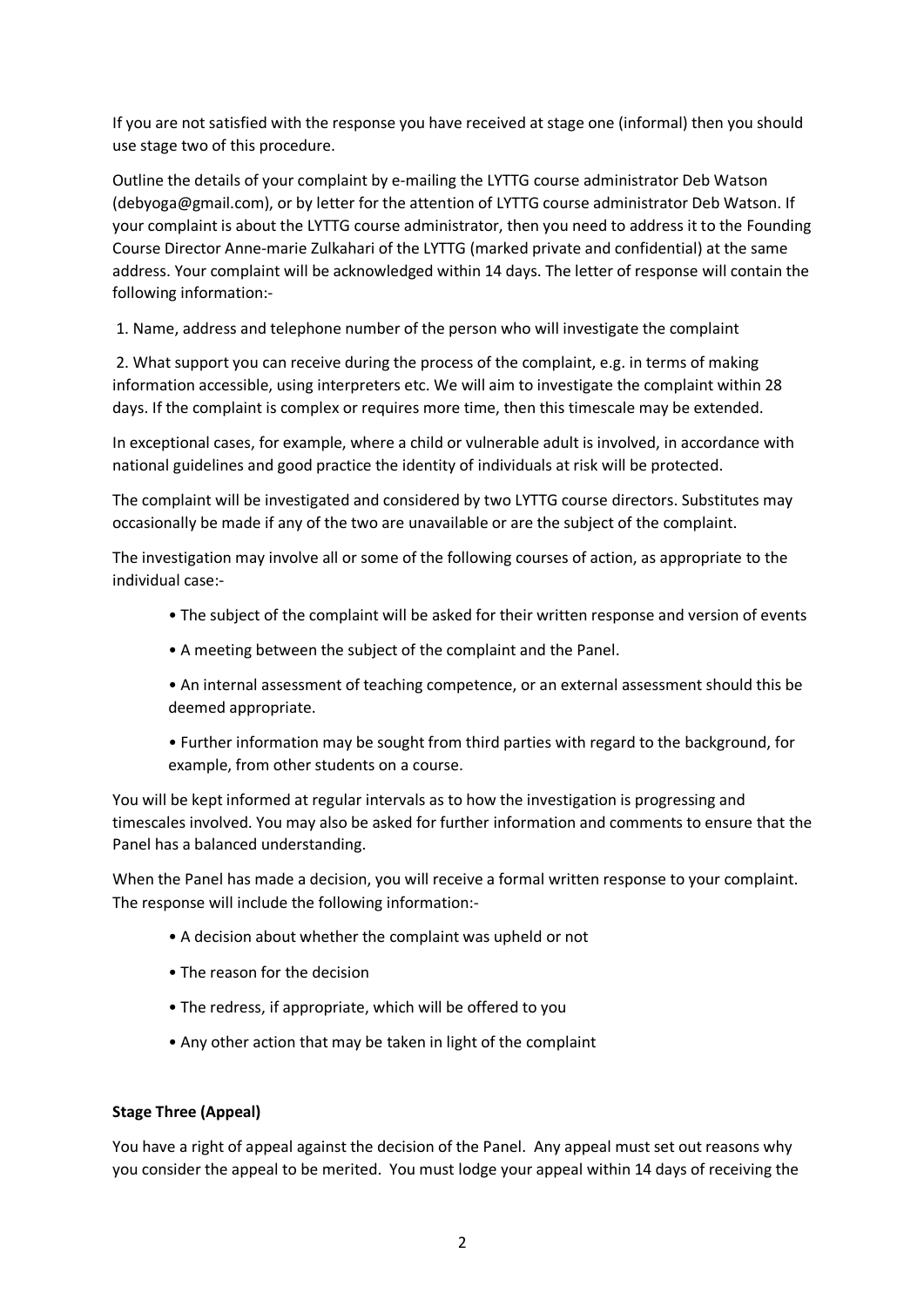decision, sending it to the LYTTG course administrator or the LYTTG founding director if the complaint is about the course administrator.

An Appeals Panel, normally of 2 members, will be convened to consider your appeal. An LYTTG course director will be responsible for ensuring the panel is appropriately representative. Panel membership will be restricted to people who have had no previous involvement in the investigation and consideration of the complaint. We aim to complete the appeal investigation within 14 days and will inform you of any revised timescale should this, for any reason, prove impossible. The decision made by the appeals panel is final.

Members of the Appeals Panel will:-

- Consider whether the grounds for appeal are reasonable.
- Read through the necessary paperwork and speak to any relevant individuals involved with the complaint as they consider necessary.
- Make a final decision.

A member of the Appeals Panel will write to you as soon as possible, to confirm:-

- the final decision about the complaint.
- the reason for the decision.
- the redress, if appropriate, which will be offered to you.
- any action that may be taken in light of the complaint.

#### **Accountability**

The Course Directors are responsible for the efficient operation of the Complaints Procedure. Responsibility for carrying out investigations of complaints may be delegated to appropriate personnel in the LYTTG, under the authority of the Course Directors.

#### **Review**

This procedure was revised on 04/02/18 and will be reviewed on an annual basis.

#### **Recording complaints**

The LYTTG course administrator will ensure that a record of all complaints is maintained and will furnish the LYTTG with information regarding the totality of complaints received, reasons for complaints and recommendations for improvements.

**Contact Us**